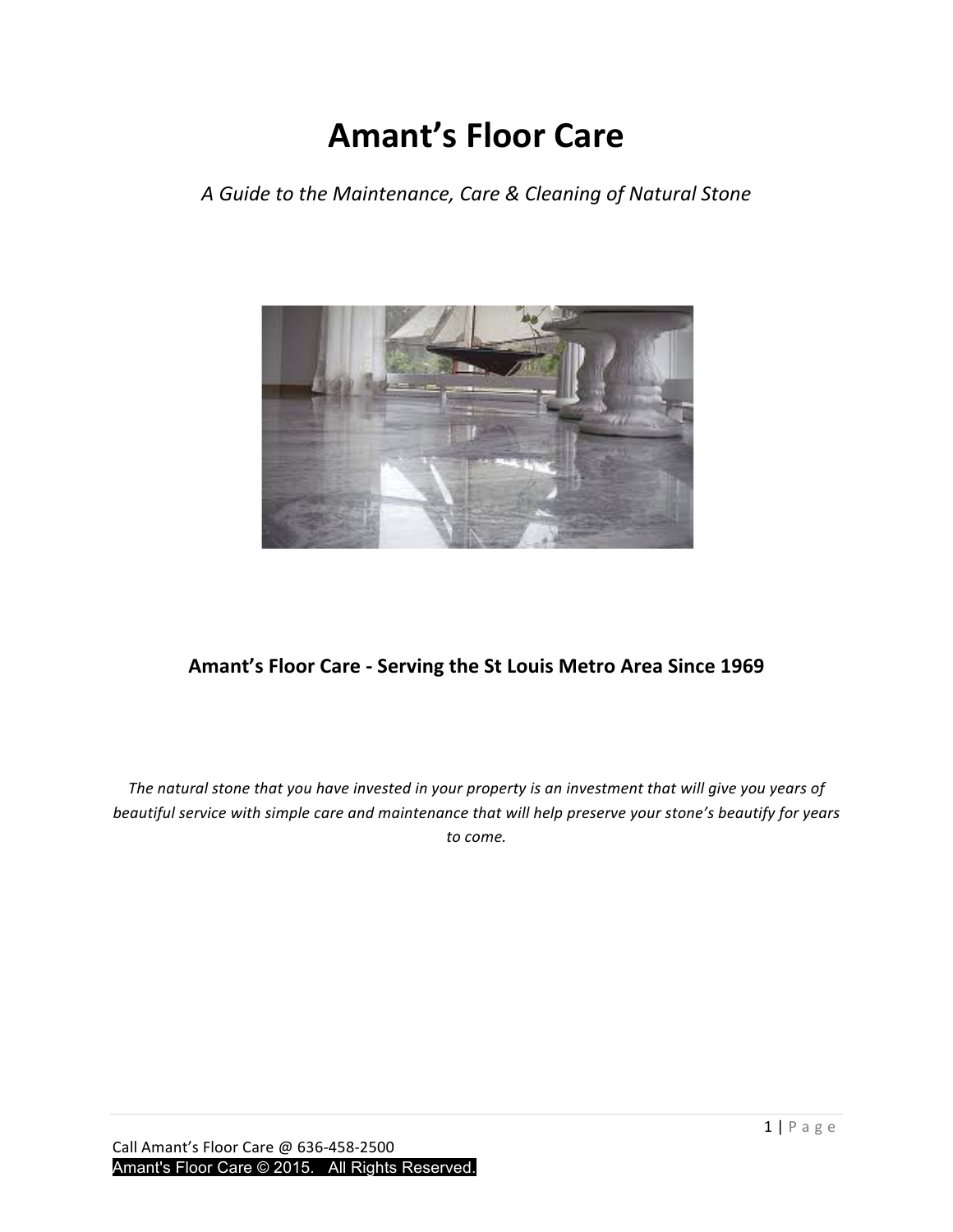## *Contents*

- Definitions 3
- *Know Your Stone - 4*
- What Type of Stone Is it 5
- *Determine the Stone's Current Condition – 6*
- Care and Precautions 7
- General Guidelines for Cleaning Natural Stone 8
- *Cleaning Do's and Don'ts – 8*
- *Sealing Natural – 9 & 10*
- *Daily Cleaning Procedures and Recommendations – 11*
- *Moisture Damage – 12*
- *Identifying & Removing Stains – 13*
- *Using Stains – Removing Poultice – 14*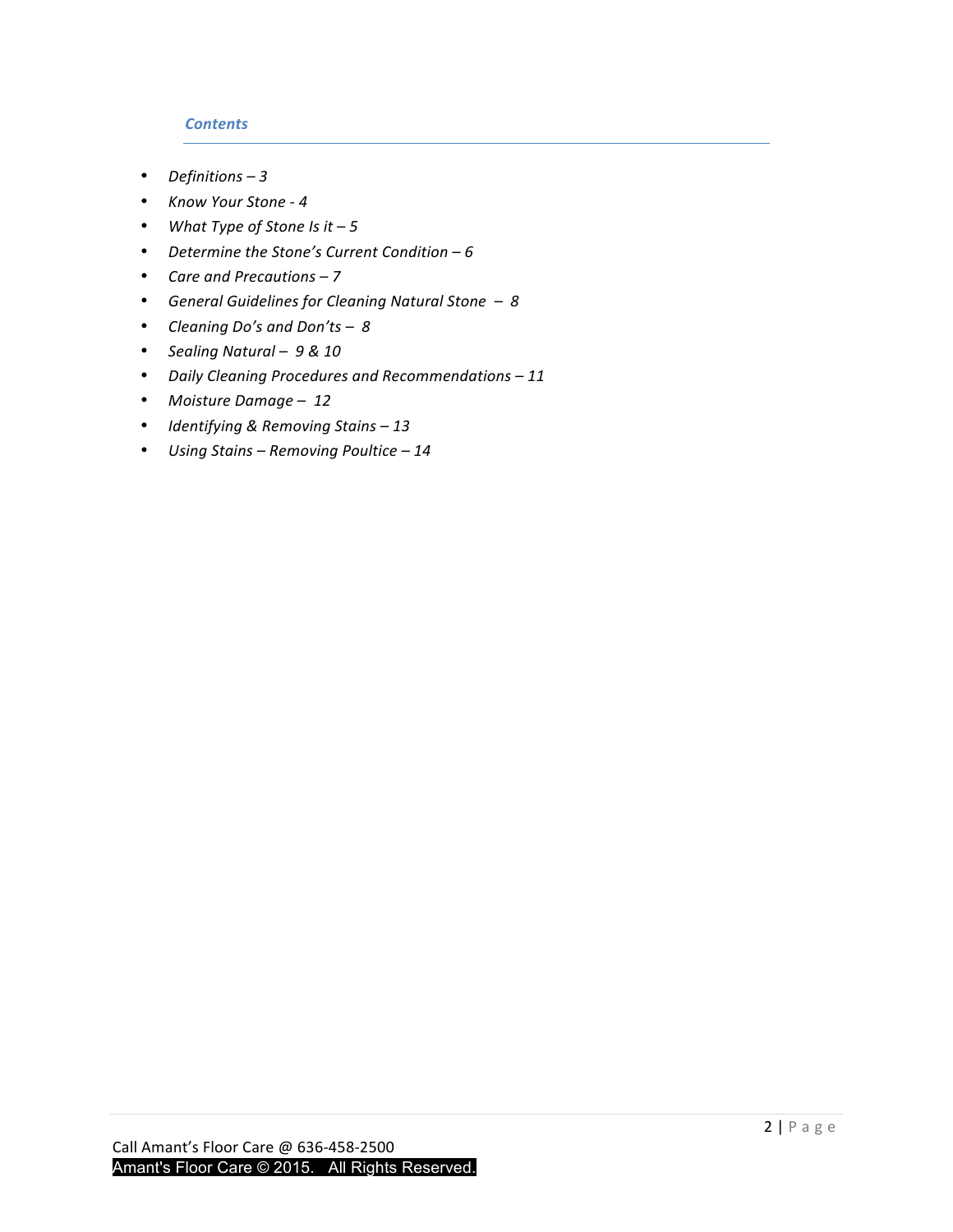## *Definitions*

**FINISHES:** There are three stone finishes:

- 1. A "**polished**" finish has a glossy surface that reflects light and emphasizes the color and markings of the stone.
- 2. A "honed" finish is a satin smooth surface with relatively little reflection of light. Typically, a honed finish is preferred for floors, stair treads, thresholds and other locations that heavy traffic will wear off the polished finish. A honed finish may also be used on furniture tops and other surfaces.
- 3. A "*flamed*" finish is a rough textured surface used typically on granite floor tiles.

Other finishes are used and available throughout the industry worldwide. Consult a stone professional if your finish doesn't match these three types.

**Lippage**: A condition where one edge of a stone is higher than adjacent edges, giving the finish surface an uneven appearance.

**Maintenance**: Scheduled cleaning, specific procedures, inspections performed on a regular basis will keep the stone in proper condition.

**Poultice**: A liquid cleaner or chemical mixed with a white absorbent material to for a thick, stain removing paste.

**Refinishing**: Re-polishing or honing of dull, once-polished marble, limestone or granite floors and walls

**Renovation**: Cleaning and re-polishing of neglected dimension stone surfaces.

**Restoration: Large** -scale remedial actions taken to restore a structure or area to its original or near original condition. Typically, applies to historic structures.

**Historical Structures** – in the case of historical buildings or landmarks, many of the cleaning, *maintenance and restoration procedures are established by historical preservation committees and/or* other agencies/departments of the state for federal government. We recommend that you consult with *these organizations when developing your normal maintenance procedures.*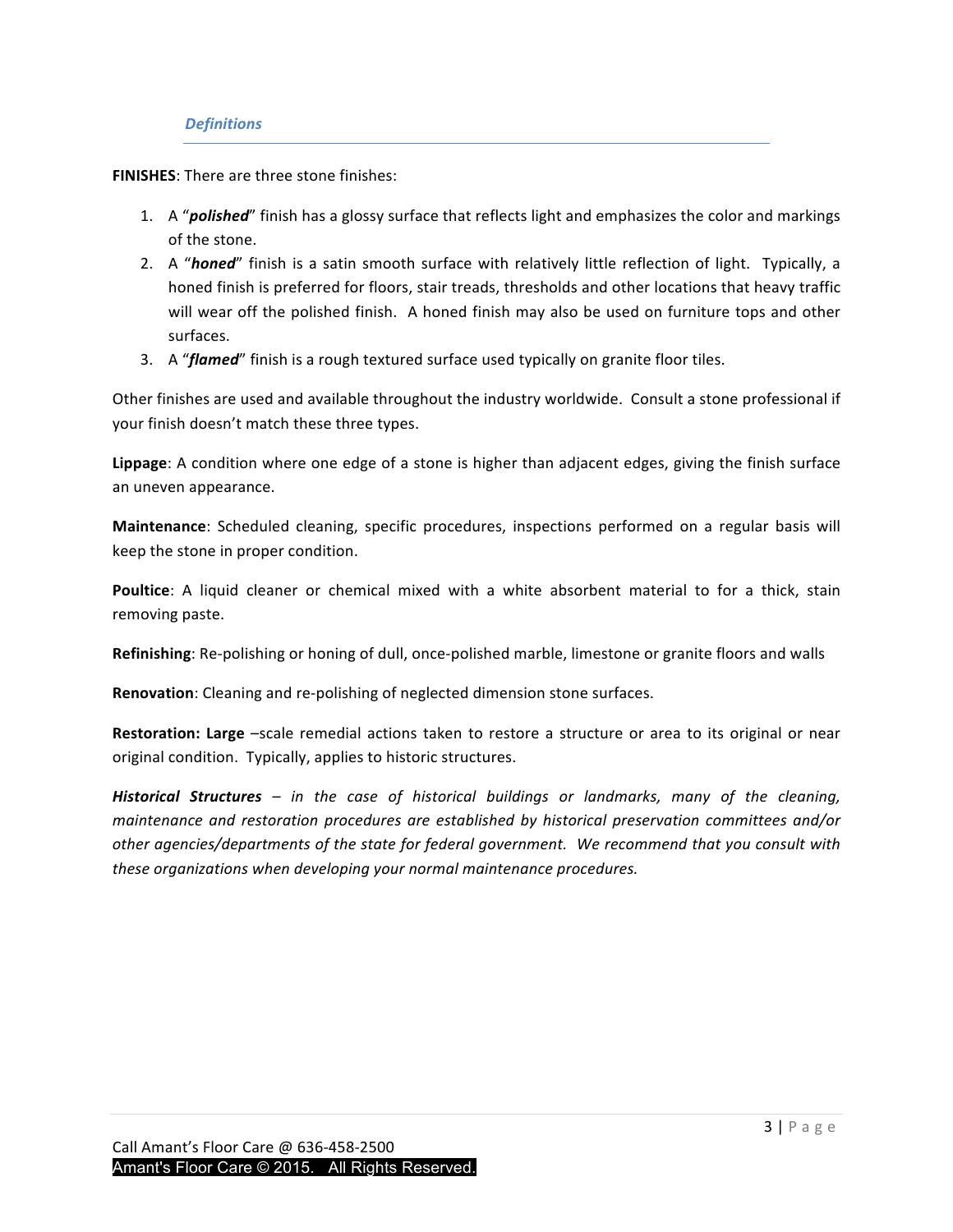#### *Know Your Stone*

Stone can be classified into two categories according to its composition: *siliceous stone* or *calcareous tone*. To know the difference is important when choosing the proper cleaning procedures.

**Siliceous Stone** - is composed mainly of silica or quartz-like particles. Typically, it is very durable and relatively easy to clean with "mild" acidic cleaning solutions. Types of siliceous stone include: granite, slate, sandstone, quartzite, brownstone and bluestones.

**Calcareous Stone** – is composed primarily of calcium carbonate. It is sensitive to acidic cleaning products and requires different cleaning products and requires different cleaning procedures than siliceous stone. Types of calcareous stone include: marble, travertine, limestone and onyx. What may work on siliceous stone will most likely NOT be suitable on calcareous surfaces.

\_\_\_\_\_\_\_\_\_\_\_\_\_\_\_\_\_\_\_\_\_\_\_\_\_\_\_\_\_\_\_\_\_\_\_\_\_\_\_\_\_\_\_\_\_\_\_\_\_\_\_\_\_\_\_\_\_\_\_\_\_\_\_\_\_\_\_\_\_\_\_\_\_\_\_\_\_\_\_\_\_\_\_\_\_

**Cleaning Agents** – are liquids, powders, sprays or granules that are used to remove dirt, including dust, stains, bad smells and clutter on surfaces. Purposes of cleaning agents include health, beauty, absence of offensive odors, avoidance of shame and avoiding the spreading of dirt and contaminants to oneself or others. Some cleaning agents can kill bacterial and clean at the same time.

**Acidic Cleaners** – used for removal of inorganic deposits like scaling. The active ingredients are normally strong mineral acids and chelants. Often there are added surfactants and corrosion inhibitors. One common mineral acid is Hydrochloric Acid (aka Muriatic Acid), is typically used for cleaning swimming pools and concrete. Vinegar can also be used to clean hard surfaces and aid in the removal of calcium deposit buildup. Sulfuric Acid is added into domestic acidic drain cleaners to unblock clogged pipes by dissolving grease, proteins and even carbohydrate-containing substances like tissue paper.

Alkaline washing agents contain strong bases like sodium hydroxide or potassium hydroxide. The alkali also dissolves grease, oils, fats and protein-based deposits. Often there are added dispersing agents to prevent re-deposition of dissolved dirt and/or chelants to attach rust on metal parts. Bleach – pH 12 – and Ammonia – pH 11 are also common Alkaline cleaning agents. While many people believe that mixing cleaning agents together will create a compound that is more powerful, this is false. **Mixing** cleaning agents such as bleach and ammonia are dangerous or even fatal.

**Neutral Cleaners** – are pH-neutral and based on non-ionic surfactants that disperse different types of dirt.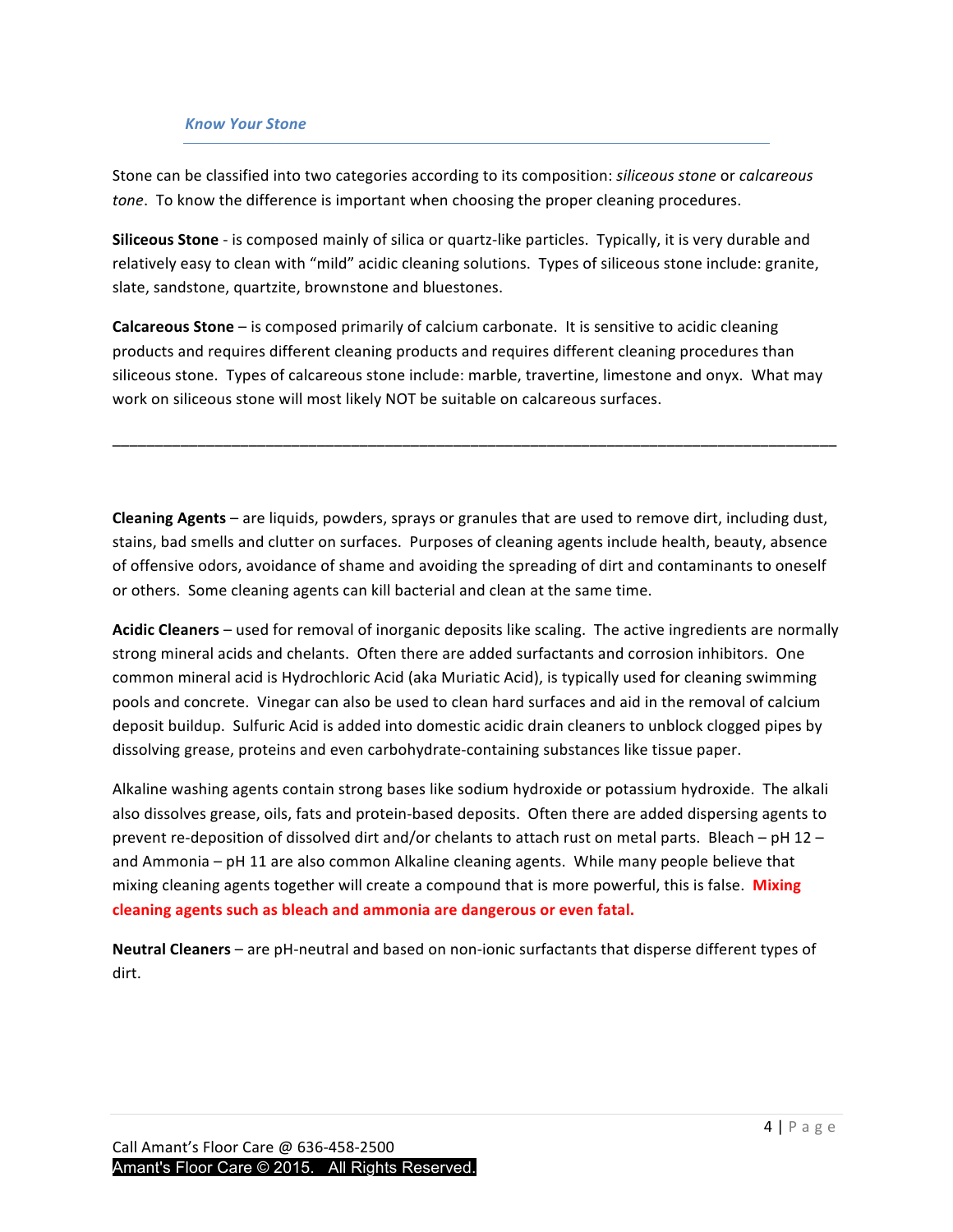## *What type of stone is it?*

We recommend that you maintain detailed records about the type, name and origin of the stone existing in your property. If such records do not exist, you should explore the following before determining a cleaning or maintenance program.

Consult with a professional – stone supplier, installer or a restoration specialist to help determine whether your stone is siliceous or calcareous.

Conduct a visual identification  $-$  of the stone. While there are exceptions to every rule, the following characteristics are normal:

- Marbles are usually veined, fine-textured materials that come in virtually unlimited color *sections.*
- **Granite** has a distinct crystal pattern or small flecks; very little veining.
- Limestone's widely used as a building stone. A distinguished characteristic of many limestones *is the presence of shell and/or fossil impressions.*
- **Sandstones** vary in color due to different minerals and clays founds in the stone. Sandstone is *light gray to yellow or red.*
- **Slates** dark green, black, gray, dark red or multi-colored. They are most commonly used as a *flooring material and for roof tiles and are often distinguished by distinct cleft texture. Some notable cladding projects have also included slate.*

Conduct a simple acid sensitivity test to determine if your stone is siliceous or calcareous. You will need:

- *4 ounces of a 10% solution of muriatic acid or household vinegar*
- *Eyedropper*

Because the test may permanently etch the stone, select an out-of-the-way area several inches away from any mortar joint. Apply a few drops of the acid solution to the stone surface on an area about the size of a quarter. Two possible reactions will occur:

- Acid drops will bubble or fizz vigorously, a sign that the stone is calcareous.
- Little or no reaction occurs, stone can be considered siliceous.

Rinse the areas thoroughly with clean water and wipe dry.

**NOTE:** this test may not be effective if surface sealers or liquid polishes have been applied. If an old sealer is present, chip a small piece of the stone away and apply the acid solution to the fractured surface.

**CAUTION:** muriatic acid is corrosive and is considered to be a hazardous substance. Proper head and body protection is necessary when acid is used. Again, it is always wide to consult with a stone professional if you are unable to visually identify the stone and/or are uncomfortable using the acid test.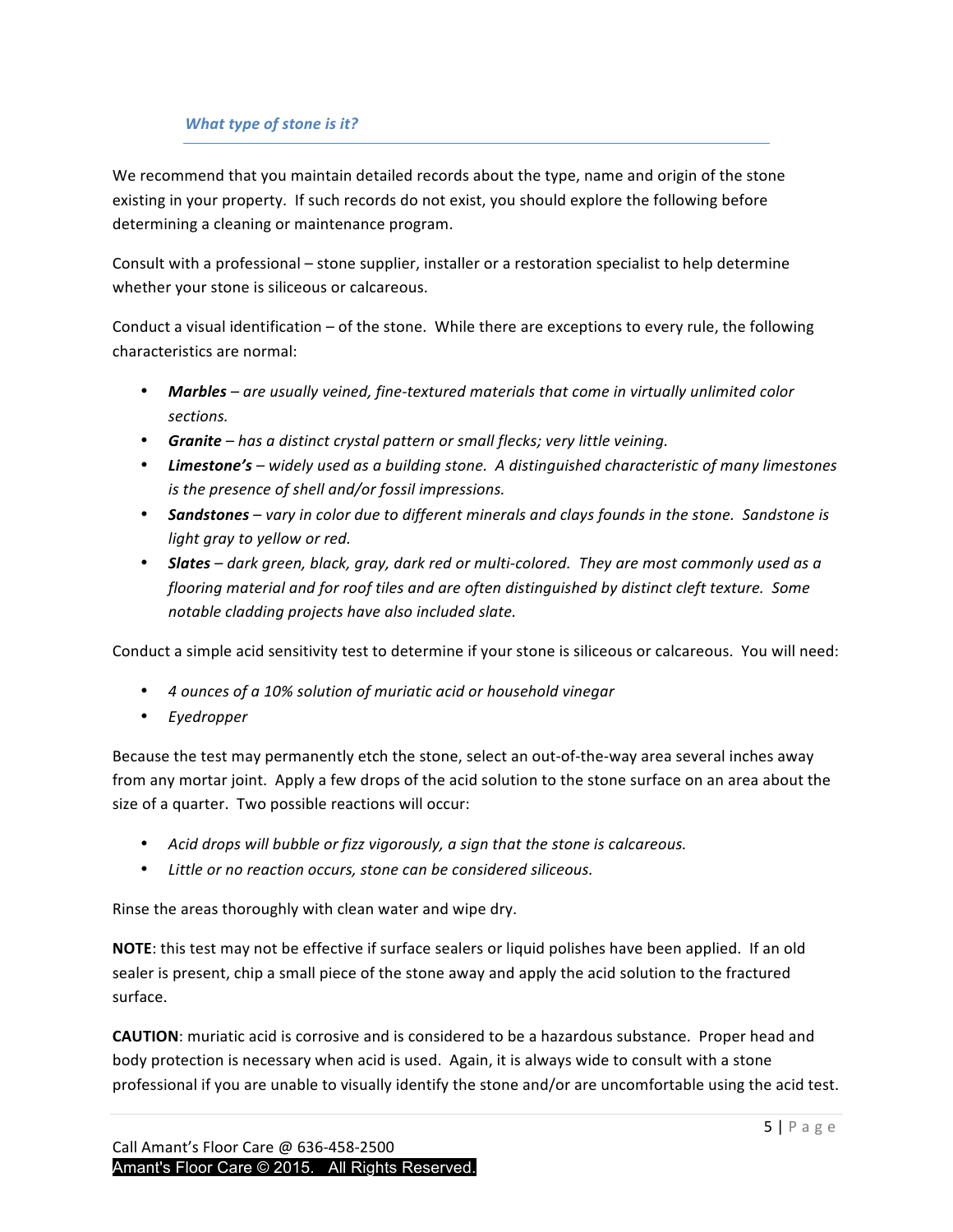## **Determine the Stone's Current Condition**

Knowing the current condition of the stone is another critical step. We recommend that you develop a checklist of questions to use in your routine examination of the current condition. Your checklist should include questions such as:

- Are the tiles flat or even?
- Are there any cracked lines?
- What type of stone finish exists?
- Has the stone been coated with any waxes, acrylics, enhancers or other coatings? If so, which *type and manufacturer?*
- Is there any evidence of staining? What type?
- If the stone has been sealed with a topical sealer, are there any signs that the sealer has worn *off?*

Your answers to these and other questions will help you pinpoint your next step. For example;

Uneven tiles are a sign of lippage and may result in the floor need to be ground flat, honed and then polished. 

Cracked tiles will allow dirt and other debris to accumulate in the cracks. This may require that the tiles be replaced or at a minimum, filled.

Knowing the types of stain, organic, oil-based, etc. will help identify the proper stain removal technique necessary. Also, the level of stains or spills the stone can be exposed to will play a role in determining if an application of a sealer is appropriate.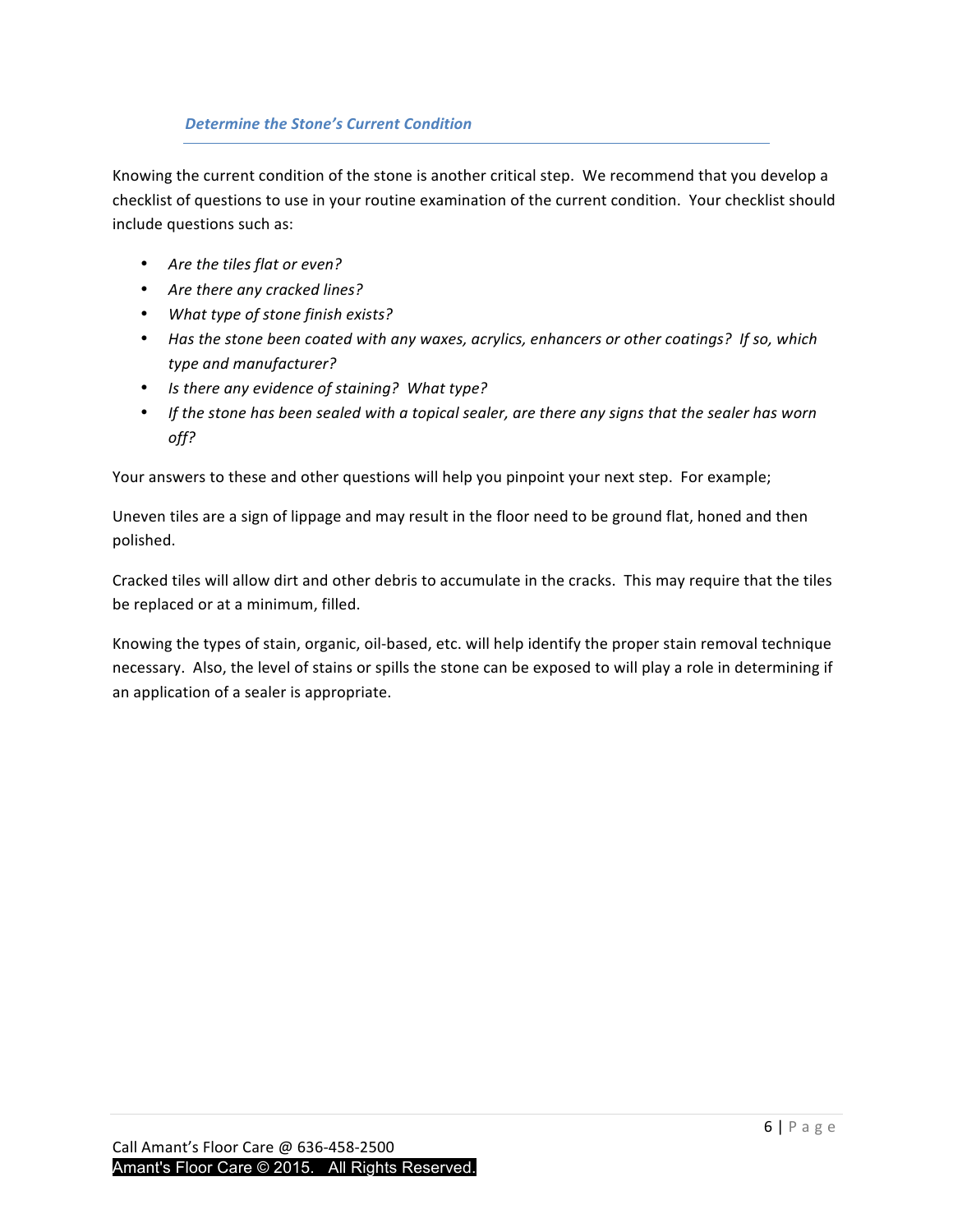## *Care and Precautions*

**Countertops** - General guidelines for both siliceous and calcareous stones: Use coasters under all glasses, particularly those containing alcohol or citrus juices. Don NOT place hot items right off a stove or out of the oven directly on the stone surface. Use trivets or mats under hot dishes and placemats under china, ceramics, silver or other objectives that can scratch the surface.

For calcareous stones, many common foods and drinks contain acids that will etch or dull the stone surface.

Flooring Surface – many flooring surfaces can become slippery when wet. When wet conditions occur, reduce potential hazards by doing the following:

- Spread carpeted runners from each outside door into lobbies and corridors to help dry shoe soles.
- Place bright-colored "slippery when wet" pylons on walking surfaces in conspicuous places.
- Mop or shovel walking surfaces as often as necessary to remove standing water, ice, and/or snow.
- Issue standard instructions to building maintenance personnel and prominently post at all janitorial workstations.
- Follow local building and safety codes.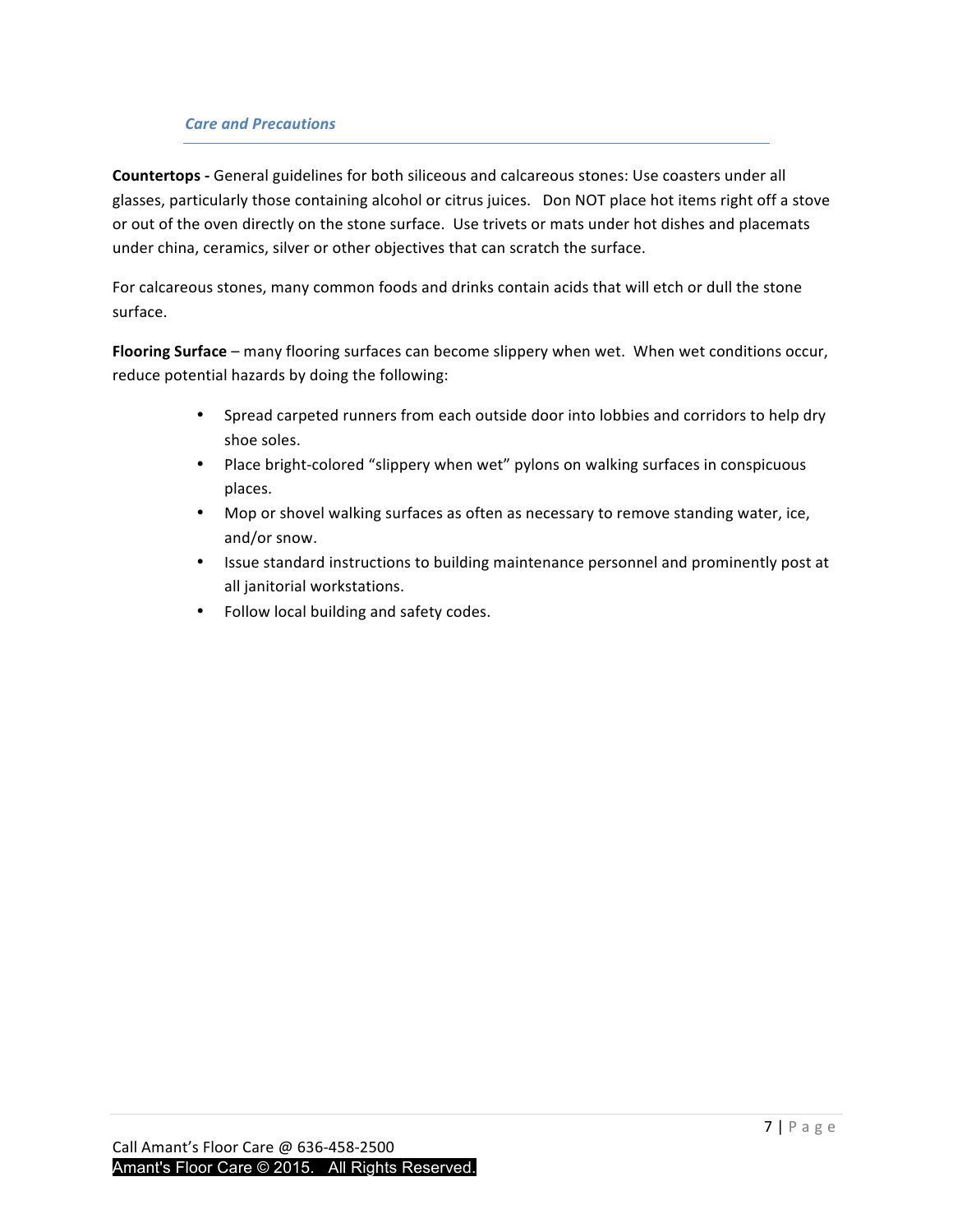#### *Do's & Don'ts*

#### **General Guidelines for Stain Removal**

- *1. Remove any loose debris.*
- 2. Blot spills; wiping the area will spread the spill.
- 3. Flush the area with plain water and mild soap and rinse several times.
- 4. Dry the area thoroughly with a soft cloth.
- *5. Repeat as necessary.*
- 6. *Is* the stain remains; refer to the section in this guide on stain removal.
- 7. If the stain persists or for problems that appear too difficult to treat, call your stone care *professional, installer or restoration specialist.*

#### **Cleaning Do's & Don'ts**

When discussing care and cleaning procedures with your maintenance staff, there are recommended **Do's** and **Don'ts** that should always be followed.

**DO** dust mop floors frequently.

**DO** clean surfaces with mild detergent or stone soap.

**DO** thoroughly rinse and dry the surface with clean, clear water after washing.

**DO** blot up spills immediately.

**DO** protect floor surfaces with non-slip mats or area rugs and countertops surfaces with coasters, trivets or placemats.

\_\_\_\_\_\_\_\_\_\_\_\_\_\_\_\_\_\_\_\_\_\_\_\_\_\_\_\_\_\_\_\_\_\_\_\_\_\_\_\_\_\_\_\_\_\_\_\_\_\_\_\_\_\_\_\_\_\_\_\_\_\_\_\_\_\_\_\_\_\_\_\_\_\_\_\_\_\_\_\_\_\_\_\_\_

**DON'T** use vinegar, lemon juice, or other cleaners containing acids on MARBLE, LIMESTONE, TRAVERTINE OR ONYX surfaces.

**DON'T** use cleaners that contain acid such as bathroom cleaners, grout cleaners or tub & tile cleaners.

**DON'T** use abrasive cleaners such as dry cleaners or soft cleaners.

**DON'T** mix bleach and ammonia; this combination creates a toxic and lethal gas.

**DON'T** ever mix chemicals together unless directions specifically instruct you to do so.

**DON'T** use vacuum cleaners that are worn. The metal or plastic attachments or the wheels may scratch the stone's surface.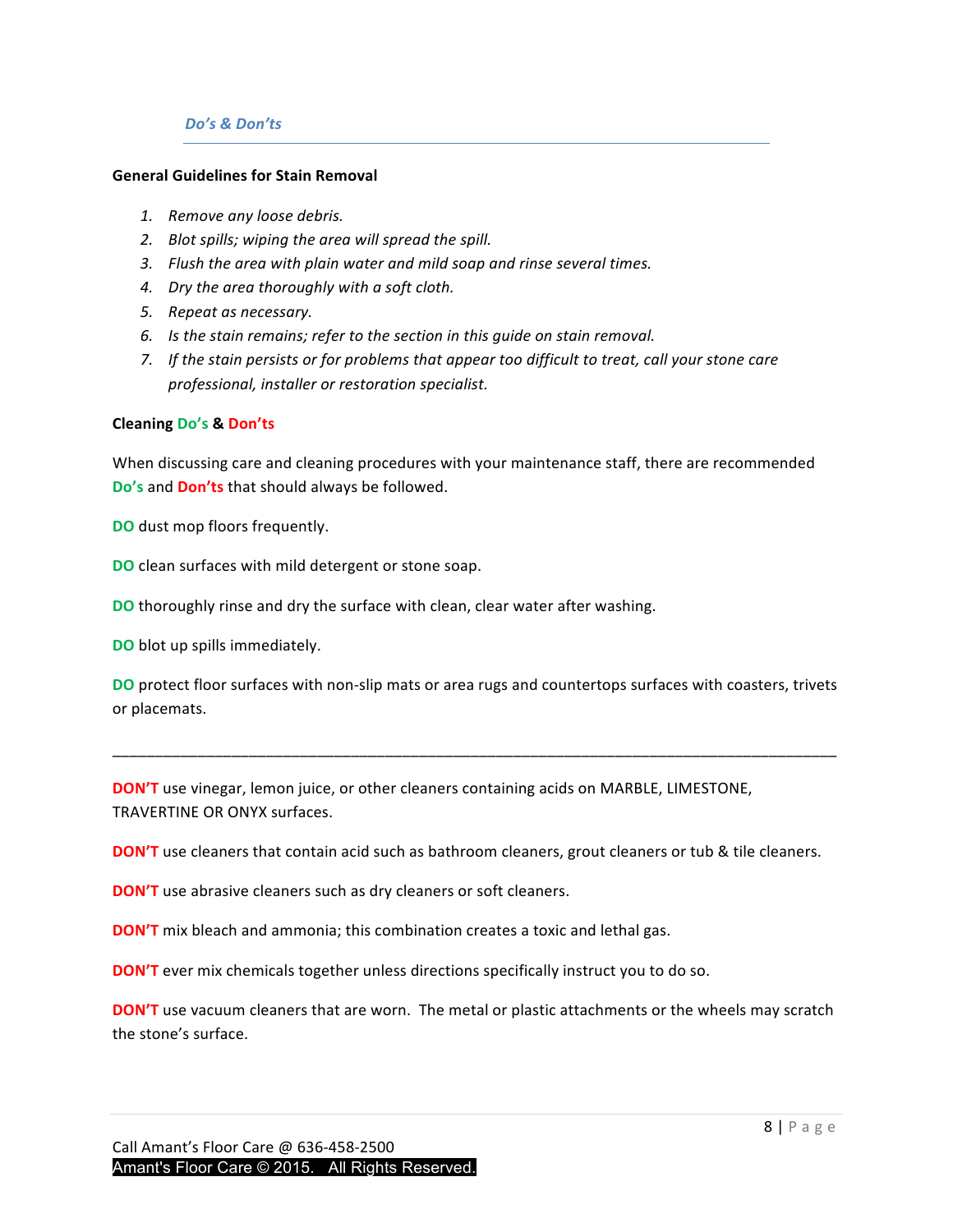## *Sealing Natural Stone*

Several factors must be considered prior to determining if the stone should be sealed.

- What is the hardness, density and durability of the stone?
- How porous is the stone and how fast will it absorb a liquid, also referred to as the absorption coefficient?
- Is the stone expected to be frequent contact with a staining agent?
- What type of finish was applied to the surface? For example, a polished surface is more resistant to staining than a honed surface.
- Will the sealant affect the color or other aesthetics of the stone?
- If a resin was applied to the stone, how will the sealant react with the resin?
- Where is the stone is located, e.g. countertop, floor, wall, foyer, bathroom, etc.? Residential or commercial?
- What type of maintenance program has the stone been subjected to?

The type of stone, its finish, its location and how it is maintained all need to be considered when determining how to protect the stone.

Occasionally, it makes sense to seal the stone. Once properly sealed, the stone will be protected against everyday dirt and spills. In other words, it is best to leave the stone untreated. Topical sealers can alter the surface texture and finish as well as build up on the surface, creating a layer that is less durable than the stone. Typically, topical sealers are NOT recommended in exterior applications because they can trap moisture within the top layer of the stone, which may lead to surface deterioration during freeze/thaw cycles. 

If you decide to treat your stone, make sure you understand the difference between the types of sealers available on the market:

**Topical Sealers** – coatings designed to protect the surface of the stone against water, oil, and other contaminants. They are formulated from natural was, acrylic and other plastic compounds. When a topical sealer is applied compounds. When a topical sealer is applied, the maintenance program often shifts from a program focused on stone care to a program focused on the maintenance of the sealer.

**Impregnators** – are water or solvent based solutions that penetrate below the surface and become repellants. They are generally hydrophobic (water repelling). Impregnators keep contaminants out, but do not stop the interior moisture from escaping. These products are considered "breathable," meaning they have vapor transmission.

Vanity tops and food preparation areas may need to have an impregnator applied. Check with your installer for recommendations. If an impregnator is applied, be sure that it is safe for use on food *preparation surfaces*. If there are questions, check with the product manufacturer.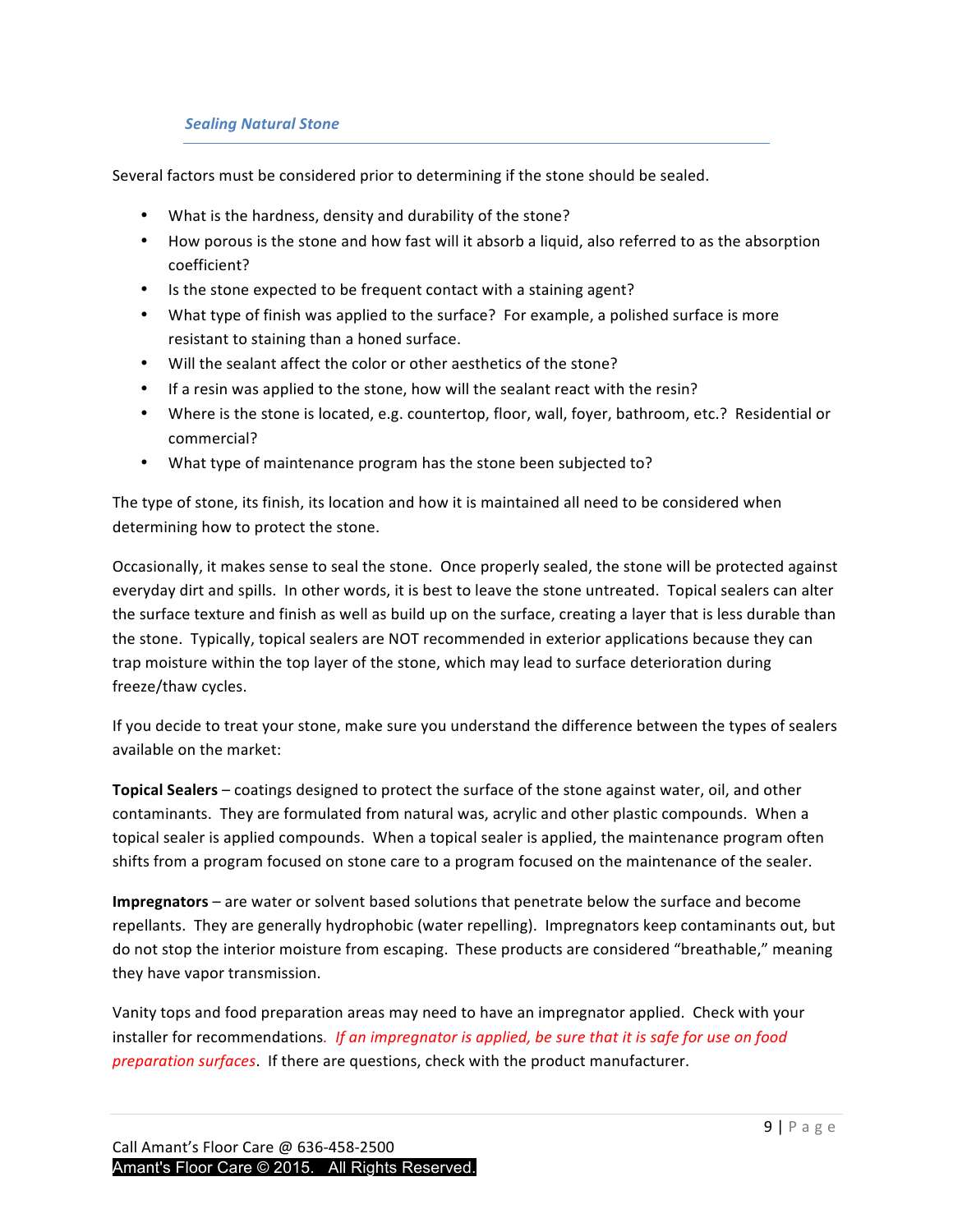Before sealing, always:

- Read the Manufacturer's Warranty and Instructions.
- Contact the manufacturer prior to application. If you are unsure or need clarification. The wood working analogy of "measure twice, cut once" applies.
- Consider the life span of the application (1 year, 2 year, 5 years, etc.) keep a log on each application.
- Don't switch from one product to another without fully understanding any potential issues. Not all products are alike, again, consult with the manufacturer.
- Consult with your stone professional as necessary.
- Ask yourself, does the stone need to be treated in the first place?

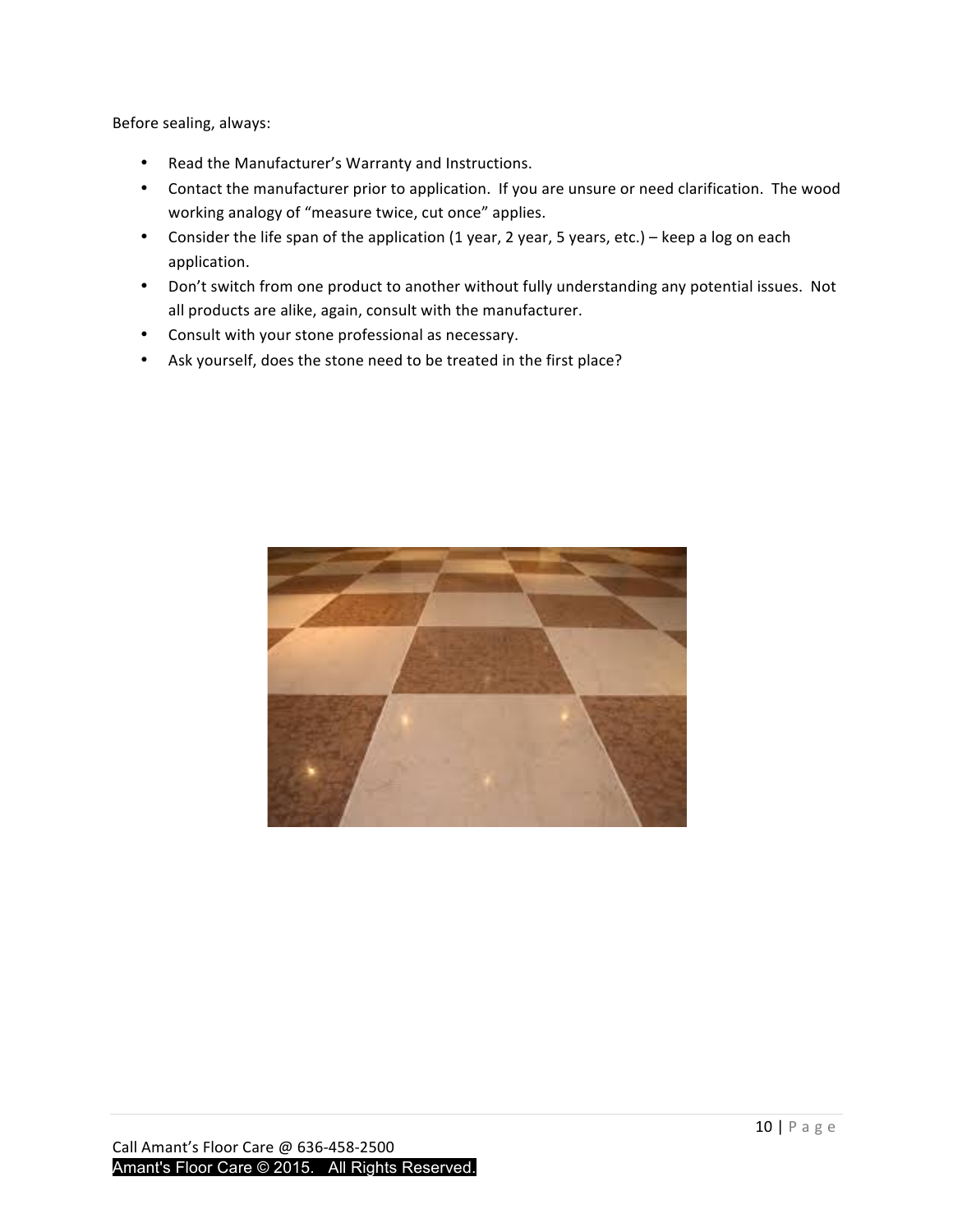#### **Countertop Surfaces**

Clean stone surfaces with a few drops of neutral cleaner, stone soap or a mild dishwashing detergent and warm water. Use a clean soft cloth for best results. Too much cleaner or soap may leave a film and cause streaks. DO NOT use products that contain lemon, vinegar or other acids on marble or limestone. Rinse the surfaces thoroughly after washing with the soap solution and dry with a soft cloth. DO NOT use scouring powders or creams; these products contain abrasives that may scratch the surface.

#### **Floor Surfaces**

**Dust mop interior floors frequently using a clean, non-treated dry dust mop**. Sand, dirt and grit do the most damage to natural stone surfaces due to their abrasiveness. Mats or rugs inside and outside an entrance will help to minimize the sad, dirt and grit that will scratch the stone floor. Be sure that the underside of the mat or rug is a non-slip surface.

Normally, it will take a person about eight steps on a floor surface to remove sand or dirt from the bottom of their shoes.

Normal maintenance involves periodic washing with clean potable water and neutral (pH 7) cleaners. Soapless cleaners are preferred because they minimize streaks and film. Mild, phosphate free, biodegradable liquid dishwashing soaps or powders or stone soaps are acceptable if rinsing is thorough.

Wet the stone surface with clean water. Using the cleaning solution, wash in small, overlapping sweeps. Work from the bottom up if it is a vertical surface. Rinse thoroughly with clean, potable water to remove all traces of soap or cleaner solution. Change the water in the rinse pail frequently. Dry with soft cloth and allow to thoroughly dry.

**Bath and Other Wet Areas** - Soap scum can be minimized by using a squeegee after each use. To remove soap scum, use a non-acidic soap scum remover or a solution of ammonia and water, about  $\frac{1}{2}$ cup ammonia to a gallon of water. Frequent or over use of an ammonia solution may eventually dull the surface of the stone.

**Outdoor Pool and Patio Areas** - In the outdoor pool, patio or hot tub areas flush with clear water and use a mild bleach solution to remove algae or moss.

**Exterior Stone Maintenance** - The large expanses of stone generally found on exterior applications may make it impractical to perform normal maintenance on a frequent basis. Large installations, however, should be given periodic overall cleaning as necessary to remove accumulated pollutants. Easily accessible stone surfaces such as steps, walkways, fountains, etc., should be kept free of debris and soiling by periodically sweeping and washing with water. Normal maintenance should include periodic inspection of stone surfaces for structural defects, movement, deterioration or staining.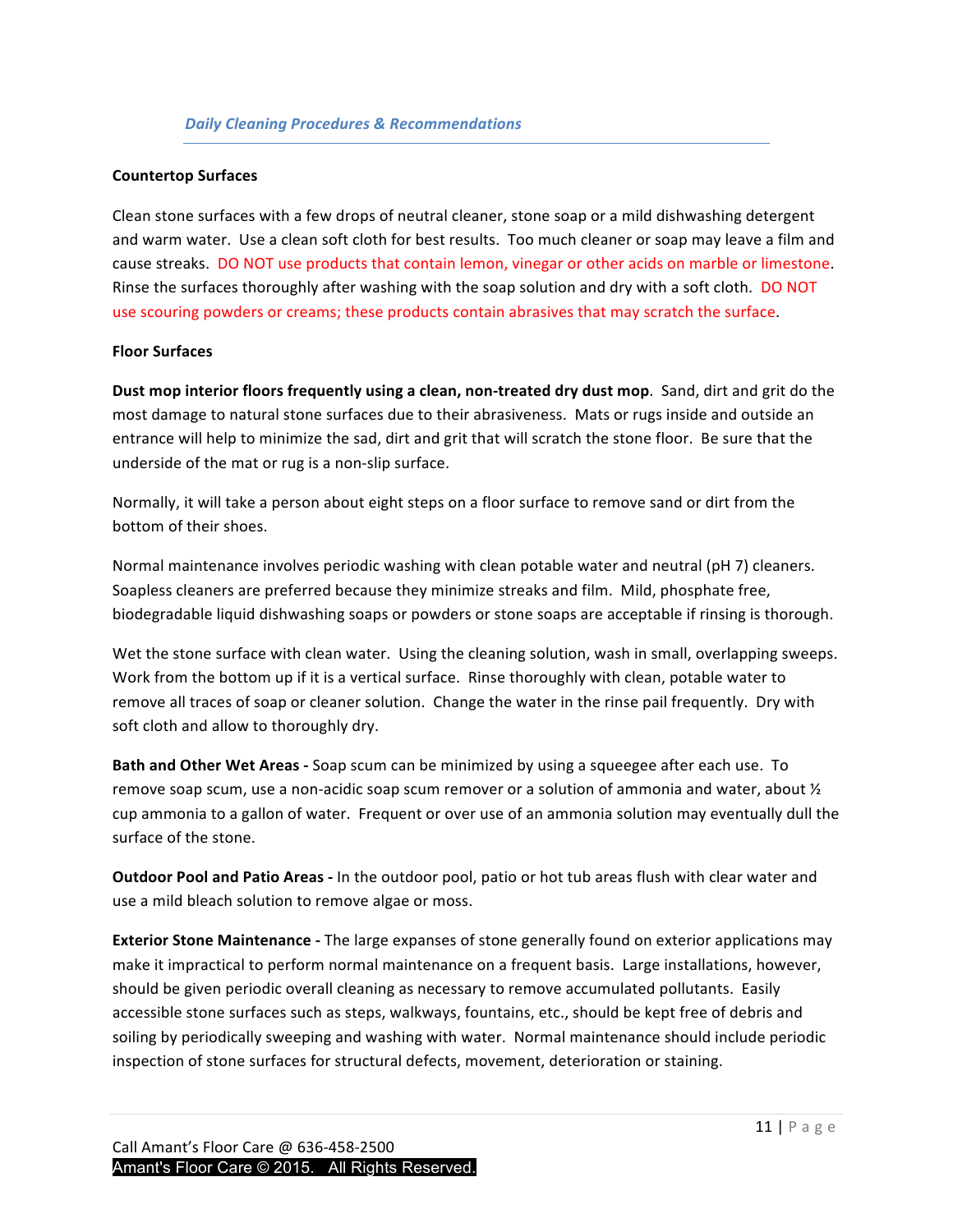## *Moisture Damage*

Water penetrating exterior wall cavities through defective flashing or unsealed joints can cause efflorescence, a mineral salt residue left on the surface condensation in wall cavities prevented from reaching the exterior surface because of blocked weep holes can dislodge masonry in a freeze-thaw climate. Look for a darkening affect of the stone.

Moisture coming up through a floor slab seeks the easiest possible pathway to evaporate into the atmosphere. Often, the veining or micro-cracks in the structures of some stone provide that path. The moisture dissolves all the salts from the ground, the substrate and the stone, carries them to the surface and deposits them as the moisture evaporates, giving the appearance of a faulty stone.

For more information please contact **Amant's Floor Care** at (636) 458-2500.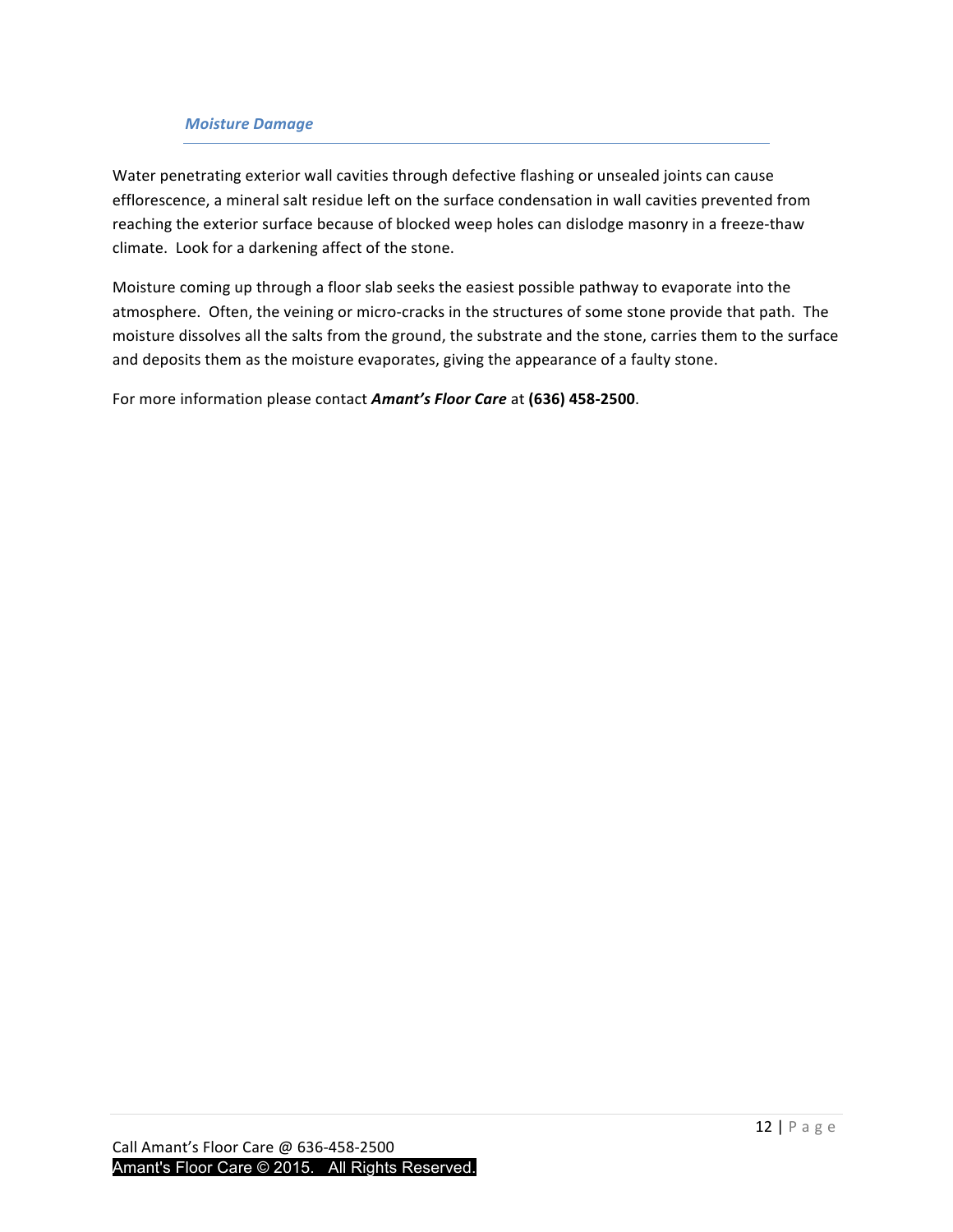## **Identifying & Removing Stains**

**Oil-Based Stains** (grease, tar, cooking oil, cosmetics) - will darken the stone and normally must be chemically dissolved so the stain's source can be rinsed away. Clean gently with a soft liquid cleanser, household detergent, ammonia, mineral spirits or acetone.

**Organic Stains** (coffee, tea, fruit, tobacco, paper, food, urine, leaves, bark, bird droppings) - may cause a pinkish-brown stain and may disappear after the source of the stain has been removed. Outdoors, with the sources removed, normal sun and rain action will generally bleach out the stains. Indoors, clean with 12% hydrogen peroxide and a few drops of ammonia.

**Inorganic Metal Stains** (iron, rust, copper, bronze) – iron or rust stains are orange to brown in color and leave the shape of the staining object, such as nails, bolts, screws, cans, flowerpots or metal furniture. Cooper and bronze stains appear as green or muddy brown and results from the action of moisture of nearby or embedded bronze, cooper, or brass items. Metal stains must be removed with a poultice. Deep-seated, rusty stains are extremely difficult to remove and the stone may be permanently stained.

**Biological Stains** – (algae, mildew, lichens, moss, fungi) – clean with a dilute (1/2 cup in a gallon of water) ammonia, bleach, or hydrogen peroxide. WARNING: DO NOT MIX BLEACH AND AMMONIA! THIS COMBINATION CREATES A TOXIC GAS.

**Ink Stains** (magic marker, pen, ink) – clean light colored stones with bleach or hydrogen peroxide. Use lacquer thinner or acetone for dark-colored stones.

**Paint Stains** – small amounts can be removed with lacquer thinner or scraped off carefully with a razor blade. Heavy paint coverage should be removed with a commercial liquid paint stripper. DO NOT USE ACIDS OR FLAME TOOLS TO STRIP PAINT FROM STONE.

**Water Spots & Rings** (surface accumulation of hard water) – buff with dry 0000 steel wool.

Fire & Smoke Damage – older stones and smoke or fire stained fireplaces may require a thorough cleaning to restore their original appearance. Commercially available smoke removal products may save time and effort.

Etch Marks (calcareous stones) – caused by acids, typically, from milk, fruit juices, alcohol, etc, left on the surface of the stone, some will etch the finish but not leave a stain: others will both etch and stain. Once the stain has been removed, wet the surface with clear water and sprinkle with marble polishing powder. Rub the powder into the stone with a damp cloth or by using a buffing pad with a low speed power drill or polisher. Continue buffing until the etch mark disappears and the marble surface shines. Honing may be required for deep etching. This process may require for deep etching. This process may require the service of a stone maintenance professional.

Efflorescence  $-$  a white powder that may appear on the surface of the stone, it is caused by water carrying mineral salts from below the surface and evaporating. When the water evaporates, it leaves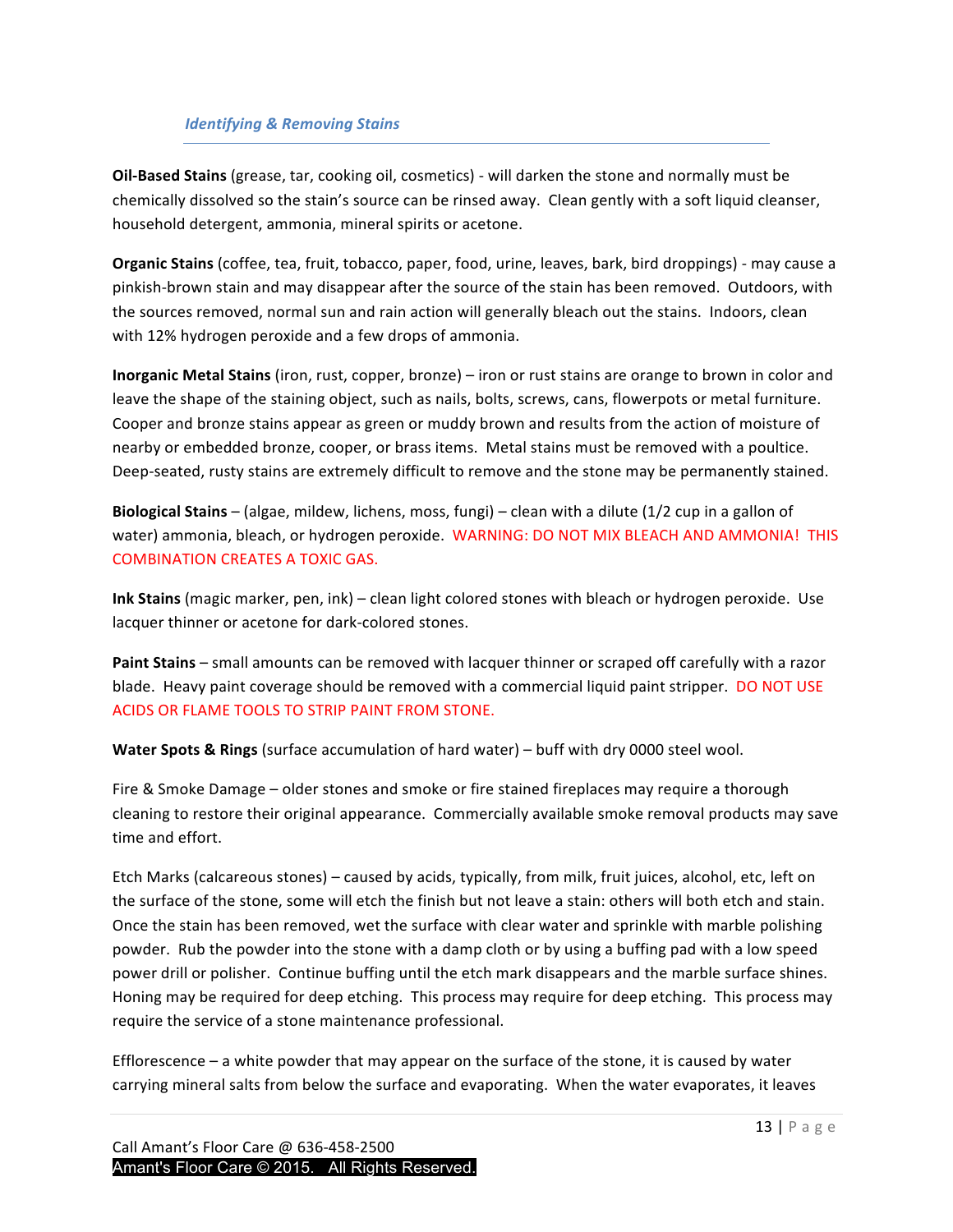the powdery salt residue. If the installation is new, dust map or vacuum the powder. Repeat as necessary as the stone dries out. **DO NOT** used water to remove the powder as adding water will only make the problem worse.

## *Using Stain-Removing Poultices*

Materials: poultice materials include kaolin, fuller's earth, whiting, diatomaceous earth, powdered chalk, white molding plaster and talc. Approximately, one pound of prepared poultice material will cover on square foot. DO NOT use whiting or iron-type clays such as fuller's earth with acid chemicals; the reaction cancels the effect of the poultice. A poultice can also be prepared using white cotton balls, white paper towels, or gauze pads. Premixed poultices that require adding only water are also available from stone maintenance supply companies.

## Preparing & Applying the Poultice

- 1. Prepare the poultice. If using powder, mix the cleaning agent or chemical to a thick paste the consistency of peanut butter. If using paper, soak the chemical and let drain. Don't let the liquid drip.
- 2. Prepare the stain area. Wet the stained area with distilled water.
- 3. Apply the poultice to the stained area about  $\frac{y''}{x}$  to  $\frac{y''}{x}$  thick and extend the poultice beyond the stained area by about one inch. Use a wood or plastic spatula or scraper to spread the poultice evenly.
- 4. Cover the poultice with plastic and tape the edges to seal it.
- 5. Allow the poultice to dry thoroughly, usually about 24 to 48 hours. The drying process is what pulls the stain out of the stone and into the poultice material. After about 24 hours, remove the plastic and allow the poultice to dry.
- 6. Remove the poultice from the stain, rinse with distilled water and buff dry with a soft cloth. Use the wood or plastic scraper if necessary.
- 7. Repeat the poultice application if the stain is NOT removed. It may take five or more applications for different stains.
- 8. If the surface (calcareous stones) is etched by the chemical, apply polishing powder and buff with a polishing pad recommended by the polishing powder manufacturer.

It is possible that some stains may never be completely removed. Consult Amant's Floor Care to determine additional steps that might be taken.